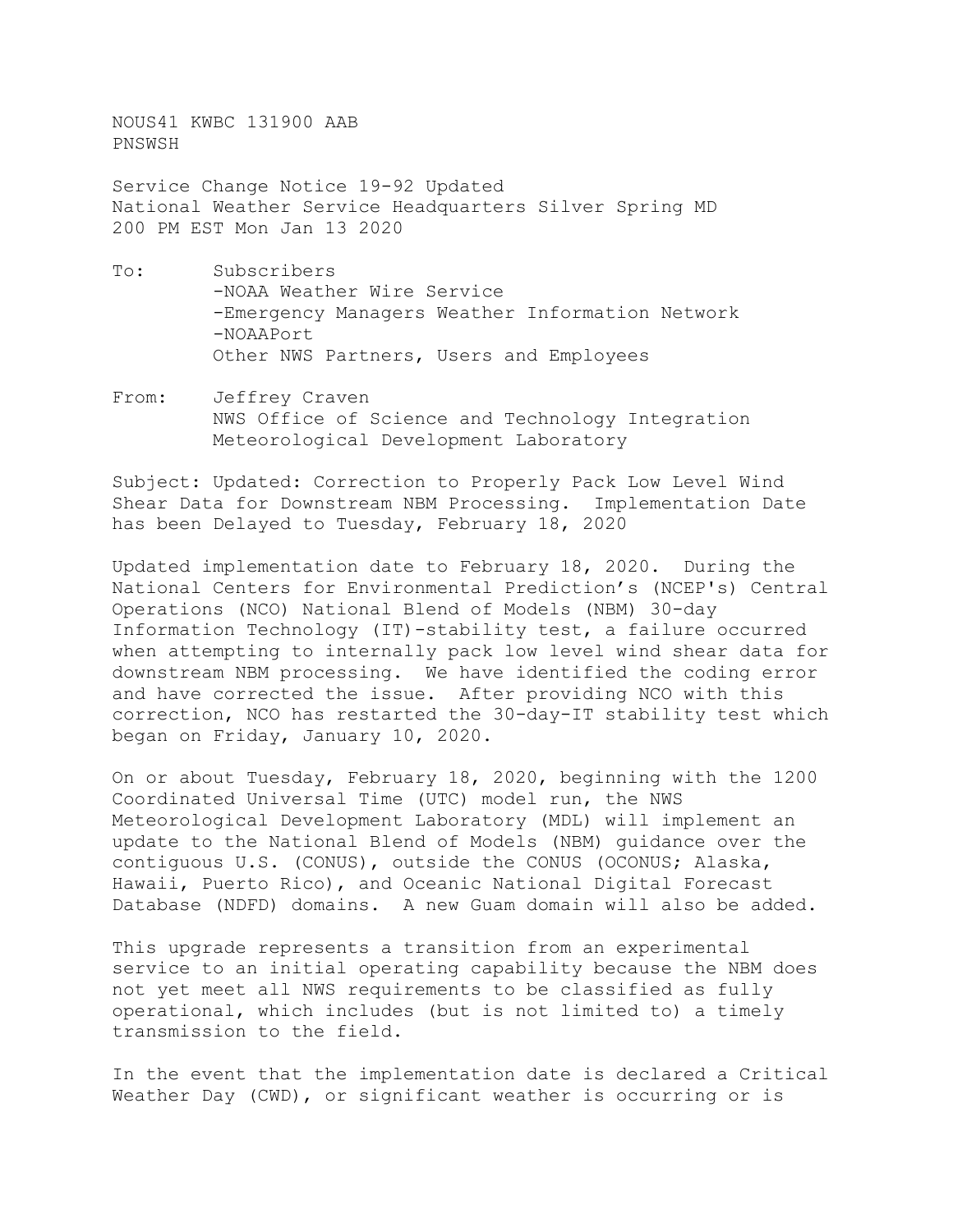anticipated to occur, implementation of this change will occur at 1200 UTC on the next weekday not declared a CWD and when no significant weather is occurring.

## 1. Background

Comments/feedback on this upgrade were previously solicited publicly June 4-August 31, 2019: <https://www.weather.gov/media/notification/pns19-18nbm.pdf>

This upgrade will incorporate additional global and mesoscale models over the CONUS, OCONUS and Oceanic domains. The upgrade will enable the NBM to fill gaps in several key weather elements for NWS programs including Water Resources, Aviation, Winter Weather, Fire Weather and Marine. A new Guam sector will also be added to address the needs of the far west Pacific Region.

NBM Model Inputs:

This upgrade will incorporate the global ACCESS-G and regional ACCESS-R from the Australian Bureau of Meteorology. The ACCESS-R is limited to the Guam domain. To review which input models are currently used in NBM v3.1, please visit the following link:

[https://www.weather.gov/media/mdl/nbm/v3.1\\_Model\\_Inputs.pdf](https://www.weather.gov/media/mdl/nbm/v3.1_Model_Inputs.pdf)

The subsequent link details the addition and adjustments of models used in NBM v3.2 as a function of weather element and region:

[https://www.weather.gov/media/mdl/nbm/New%20and%20adjusted%20mod](https://www.weather.gov/media/mdl/nbm/New%20and%20adjusted%20models%20NBM%20v3.2.pdf) [els%20NBM%20v3.2.pdf](https://www.weather.gov/media/mdl/nbm/New%20and%20adjusted%20models%20NBM%20v3.2.pdf)

The NBM products will be produced on the following grids:

| Region  | Resolution-Grid Type                          | Dimensions                                 |
|---------|-----------------------------------------------|--------------------------------------------|
| CONUS   | 2.5km Lambert Conformal                       | NX=2345, NY=1597                           |
| Alaska  | 3.0km Polar Stereographic                     | NX=1649, NY=1105                           |
| Hawaii  | 2.5km Mercator<br>Puerto Rico 1.25km Mercator | $NX=625$ , $NY=561$<br>$NX=353$ , $NY=257$ |
| Guam    | 2.5km Mercator                                | $NX=193, NY=193$                           |
| Oceanic | 10.0km Mercator                               | NX=2517, NY=1817                           |

Please also note that the mesh length for the Alaskian sector has been changed from 2976.5600 meters to 2976.5629 meters.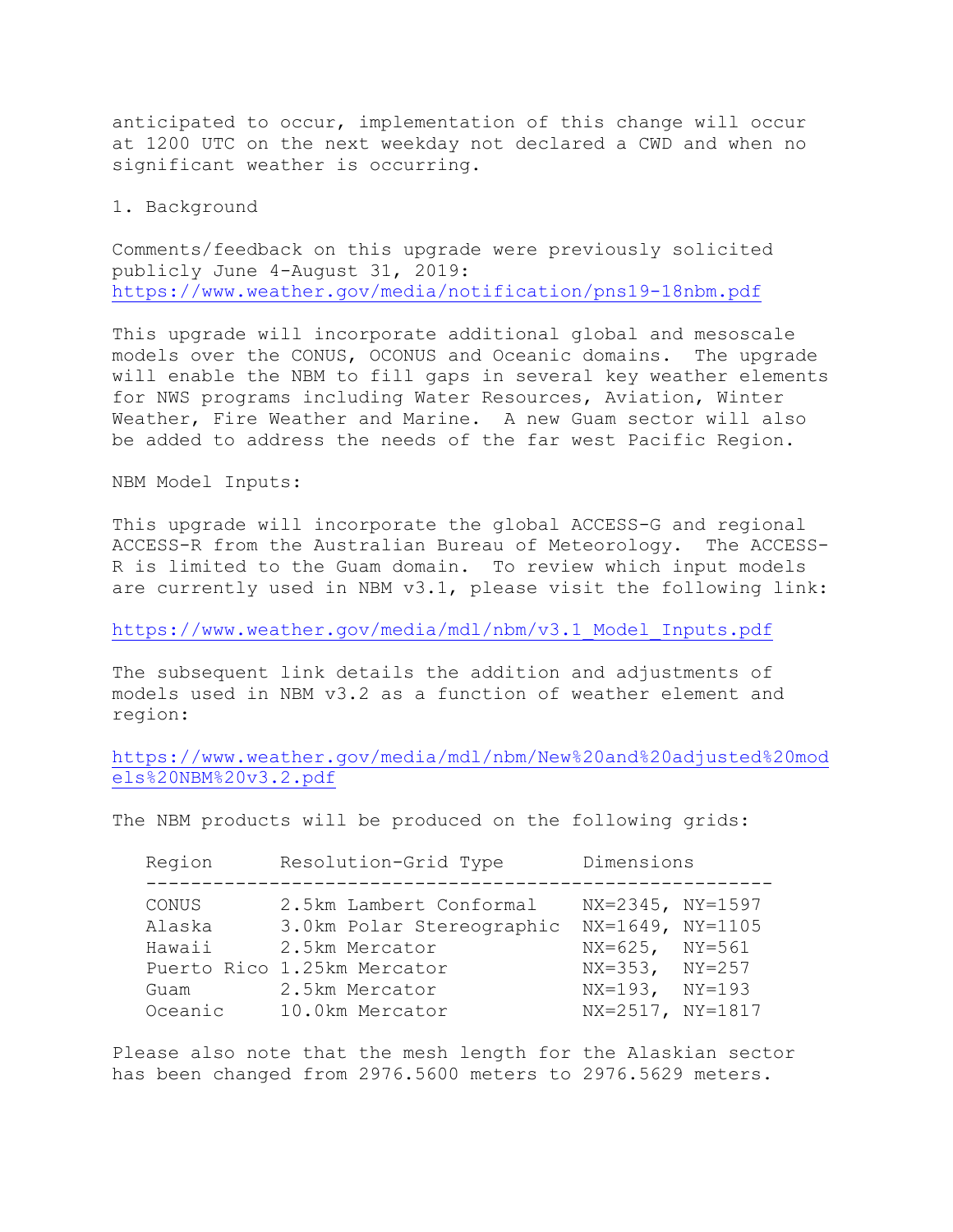New and improved Techniques: 1. Improved Wind Direction guidance by using blended U-V components rather than the binning approach used in v3.1 (CONUS, OCONUS, Oceanic). 2. Converted Probability of Weather Type (PoWT) to Bourgouin energy areas rather than Top Down approach (CONUS and AK). 3. Performed PoWT calculations for each individual model and then blend inputs, rather than using a mean sounding to calculate the Top Down values(CONUS and AK). 4. Improved wind speed and wind gust by binning values as a function of NWS hazard criteria (CONUS and OCONUS). 5. Improved Cloud Base guidance by blending direct model cloud base inputs with NWS Weather Forecast Office (WFO) relative humidity/threshold cloud base methodology (CONUS, AK, HI, PR). 6. Added Unrestricted Mesoscale Analysis (URMA) Bias Correction for Significant Wave Height (AK, HI, PR). 7. Incorporated Local Aviation Model Output Statistics (MOS) Program (LAMP) calibrated 1-hour Probability of Precipitation (PoP01) to drive Precipitation Potential Index (PPI) 1-36 hours (CONUS). 8. Applied MOS Thunder technique to Global Forecast System (GFS), North American Model (NAM)-32 km, European deterministic models and blended with existing 3-hour and 12-hour Probability of Thunder (CONUS). 9. Applied 12-hour MOS Thunder technique in (9) to the Oceanic domain. 10. Equally weighted blended LAMP and Short-Range Ensemble Forecast (SREF) for 1-hour probability of thunder for 1-36 hours (CONUS). 11. Used true 2.5 km supplemental stations using CCPA for CONUS Hamill/Engle QMD. 12. Expanded URMA domain for Hamill/Engle QMD for CONUS. 13. Moved from Empirical CDF creation to Gamma based for Hamill/Engle QMD (CONUS). 2. Output Additions

A. New NBM Elements for the CONUS and OCONUS

NBM Version 3.2 (NBM v3.2) will continue to fill existing product gaps requested by the Aviation, Fire Weather, Water Resources, and Marine NWS Service Program Offices. A few highlights associated with this upcoming release include:

-Continued infusion of cutting edge science advancements in the area of quantitative and probabilistic precipitation forecasts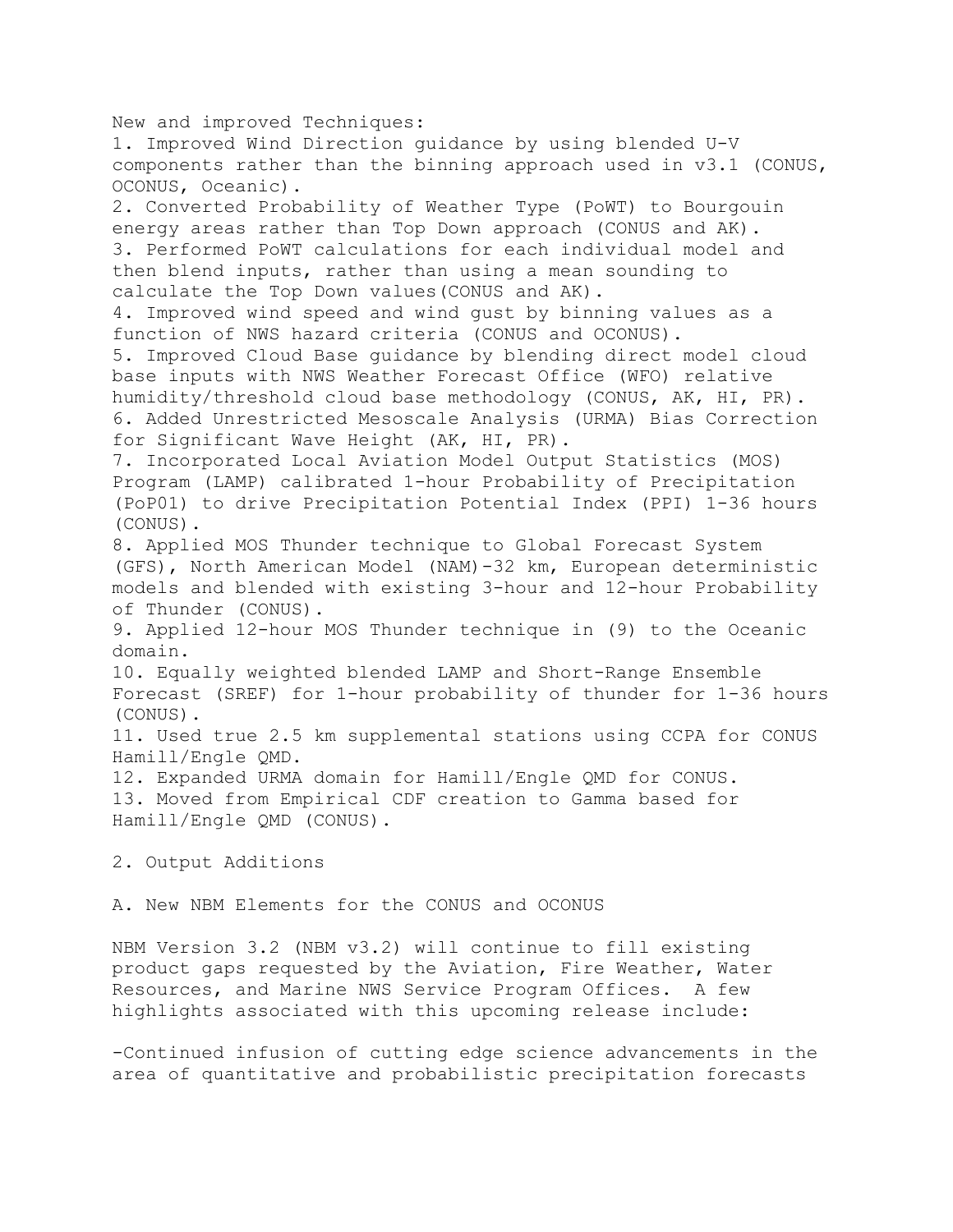(especially in the mountainous West) and the addition of Alaska and Puerto Rico domains. -Uncertainty information in the form of standard deviations for MaxT, MinT, 10 m Wind Speeds, and 10 m Wind Gusts. -Addition and improvement in aviation guidance routinely used in daily airport operation planning and the creation of Terminal Aerodrome forecasts (TAFs), with visibility and ceiling height guidance now through 84 hours. -Addition of new NBM guidance in the text product along with a new probabilistic text message product that provides NBM guidance at stations for various temporal horizons. A comprehensive list of these new elements by NWS Service Program is provided in the hyperlink below (See Sections 4 and 6 for data access platforms):

## [https://www.weather.gov/media/mdl/nbm/ALL\\_NBM\\_V3.2\\_New\\_WX\\_Elemen](https://www.weather.gov/media/mdl/nbm/ALL_NBM_V3.2_New_WX_Element_List.pdf) [t\\_List.pdf](https://www.weather.gov/media/mdl/nbm/ALL_NBM_V3.2_New_WX_Element_List.pdf)

B. New NBM Oceanic Products

With the implementation of NBM v3.2, the deterministic and ensemble European Centre for Medium-Range Weather Forecasts (ECMWFD, ECMWFE, Respectively) will be added to the suite of NBM inputs over the Oceanic domain; 35 ECMWFE members plus the mean of those members will comprise the NBM's ECMWFE membership. Although the seven new oceanic weather elements were already noted above, we again list them for the users convenience:

1. 12-hour Probability of Precipitation (PoP12). 2. 6-hour Quantitative Precipitation Forecasts (QPF06) for 10th, 50th, and 90th Percentiles. 3. Water Temperature (50th Percentile). 4. Categorical Freezing Spray. 5. 3-hour and 12-hour Probability of Thunder.

These new Oceanic products will continue to be produced on the current 10-km oceanic Mercator grid. With this implementation, all oceanic products will be disseminated four times daily rather than the six, as is currently being done. Please see Section 4 for further details.

C. NBM Text Product Changes and Additions

For those customers who use the NBH, NBS, NBE and NBX station text bulletins, we have added several new weather elements and stations (an increase of 3,508 stations for a total of 6,646 stations):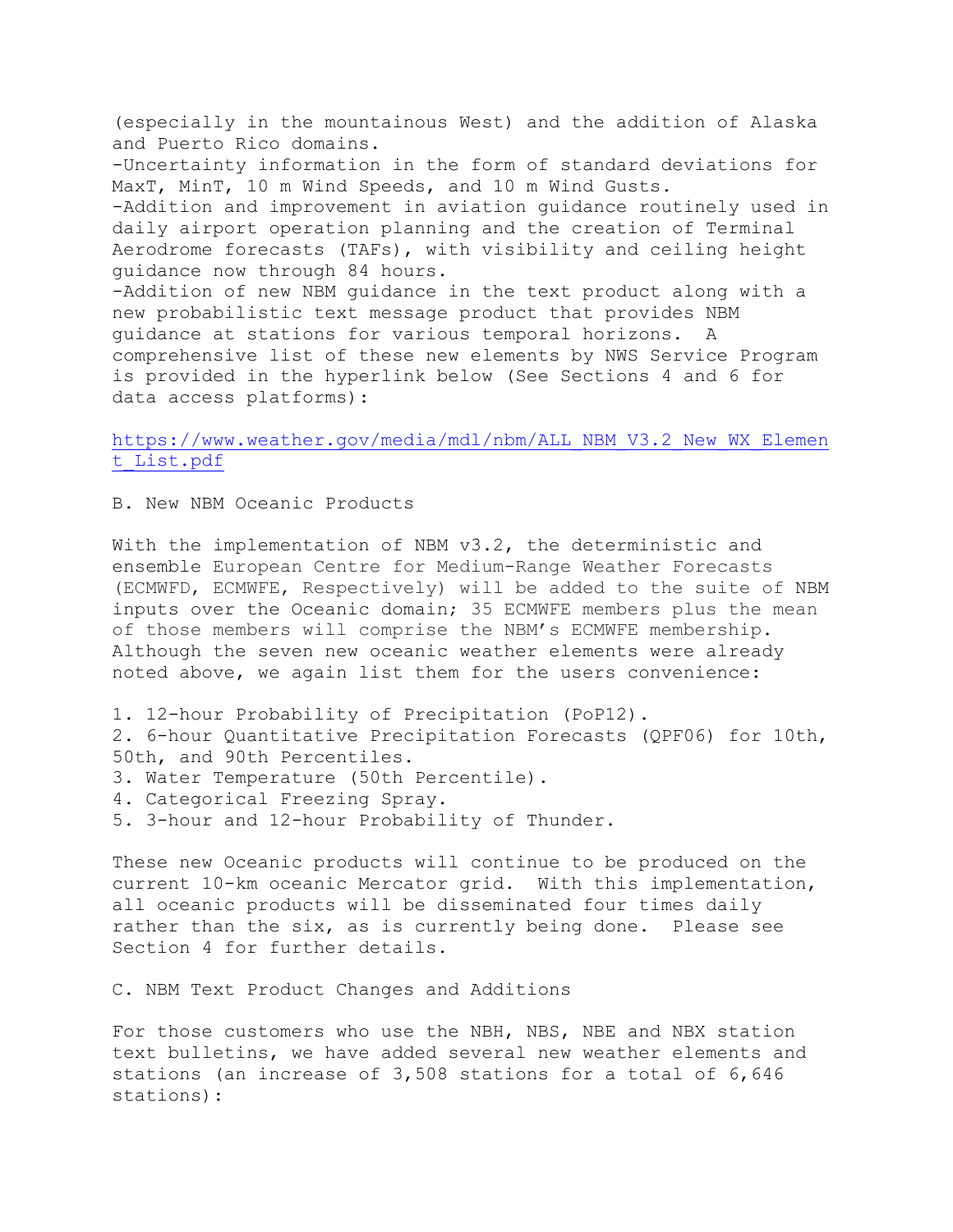[http://www.weather.gov/mdl/nbm\\_stationtable\\_v32](http://www.weather.gov/mdl/nbm_stationtable_v32)

The following new weather elements have been added to the text product suite:

NBH

- 1. Moved relative position of QPF01 to follow POP01
- 2. Precipitation Duration (DUR)
- 3. Snow Level (SLV)
- 4. Mixing Height (MHT)
- 5. Transport Wind Direction (TWD)
- 6. Transport Wind Speed (TWS)
- 7. Haines Index (HID)
- 8. Solar Radiation (SOL)

NBS

- 9. Precipitation Duration (DUR)
- 10. Mixing Height (MHT)
- 11. Transport wind direction (TWD)
- 12. Transport Wind Speed (TWS)
- 13. Haines Index (HID)
- 14. Solar Radiation (SOL)
- NBE/X
	- 15. Precipitation Duration (DUR)
	- 16. Solar Radiation (SOL)

With NBM v3.2 moving more towards probabilistic guidance, we have also added a new probabilistic station-based text message product (NBP) for the same set of stations noted above. The new probabilistic text bulletins provide guidance covering 12-hour periods for projections 24 through 192 hours with a format very similar to the NBE text product.

The following is a list of probabilistic weather elements that can be found in the NBP text product:

NBP

- 1. Wind Speed interpolated from Oceanic domain model Inputs (10th, 50th, 90th Percentiles)
- 2. 12-hour Quantitative Precipitation forecasts (10th, 50th, 90th Percentiles)
- 3. 24-hour Snowfall accumulation (10th, 50th, 90th Percentiles)
- 4. 24-hour Flat Ice accumulation (10th, 50th, 90th Percentiles)
- 5. Mean Sea-Level Pressure interpolated from Oceanic domain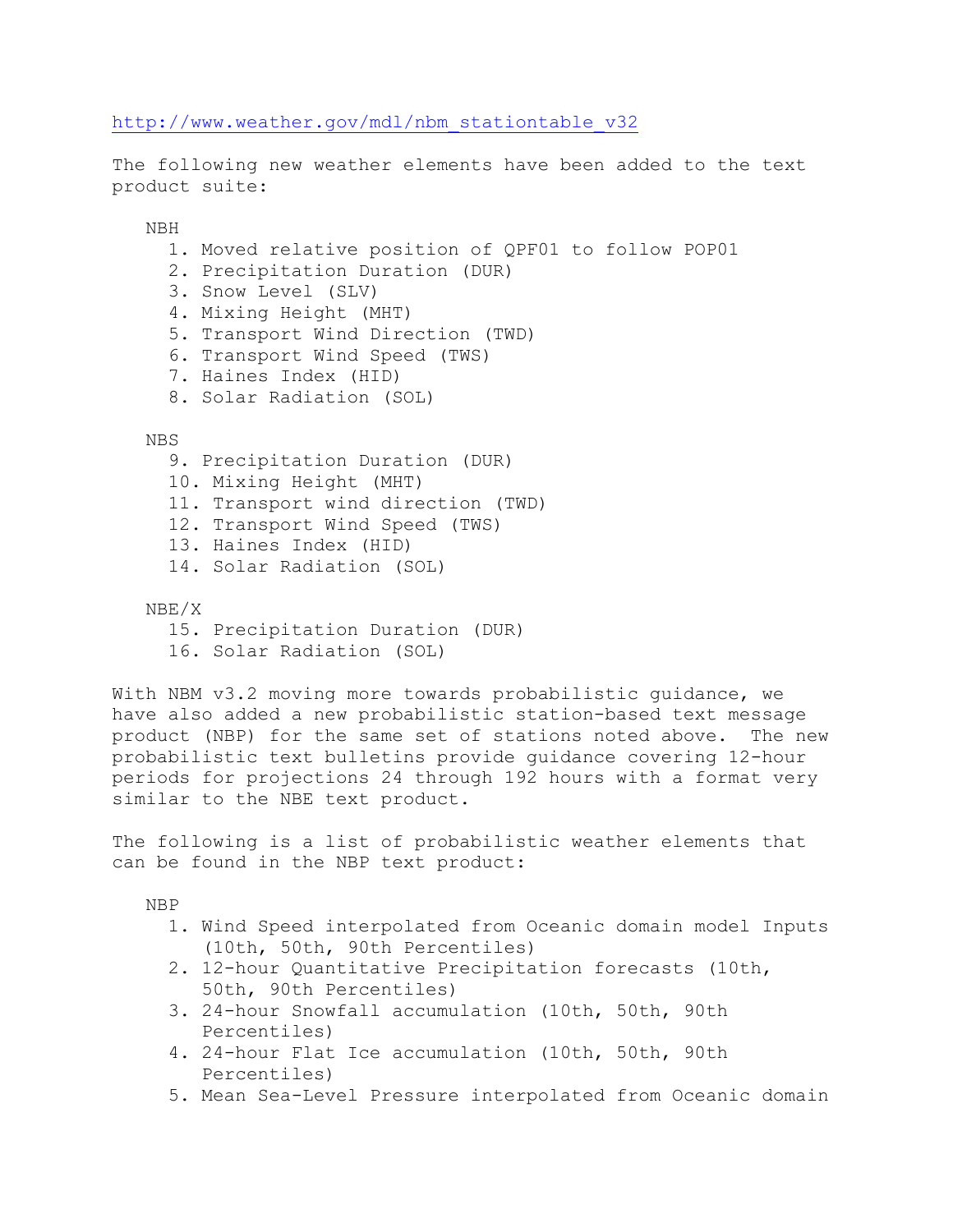model inputs (10th, 50th, 90th Percentiles)

The file names of the five types of NBM text messages are:

|  | 1. blend nbhtx.t[hh]z | [where hh=00,01,02,,23] |
|--|-----------------------|-------------------------|
|  | 2. blend nbstx.t[hh]z | [where hh=00,01,02,,23] |
|  | 3. blend nbetx.t[hh]z | [where hh=00,01,02,,23] |
|  | 4. blend nbxtx.t[hh]z | [where hh=00,01,02,,23] |
|  | 5. blend nbptx.t[hh]z | [where hh=00,01,02,,23] |
|  |                       |                         |

For a detailed explanation of the contents and interpretation of the in the NBH, NBS, NBE/X and NBP text files please visit the following link:

[https://www.weather.gov/mdl/nbm\\_textcard\\_v32](https://www.weather.gov/mdl/nbm_textcard_v32)

## 3. NBM Runtime Changes

With the increase in NBM v3.2 model inputs noted in Section 1, NBM run times for most of the CONUS and OCONUS weather elements could take up to 95 minutes for the 0100 UTC, 0700 UTC, 1300 UTC, and 1900 UTC cycles. For example, the 0100 UTC run might finish as late as 0235 UTC. For the remaining 20 cycles, however, where no new global models are ingested, the run time will be on the order of 75 minutes. The only exception being the Oceanic runs at 0000 UTC, 0700 UTC, 1200 UTC and 1900 UTC, which could finish as late as 135 minutes after the NBM cycle initialization time. For the NBM Text files NBH, NBS, NBE, NBX and NBP, those could arrive as late as 175 minutes after initialization time for any of the 24 NBM runs per day.

4. Changes to SBN/NOAAPort Dissemination

While the NBM runs hourly and produce output to 264 hours with each run, only a subset will be sent across the Satellite Broadcast Network (SBN) and NOAAPort due to bandwidth limitations. Products will be disseminated in GRIB2 format and will contain grouped World Meteorological Organization (WMO) headers as does NBM v3.1. For NBM v3.2, the two primary SBN/NOAAPort dissemination changes can be summarized as follows:

1. NBM v3.2 will now disseminate a majority of its precipitation guidance (PoP, QPF, Snow and Ice) at 0100 UTC and 1300 UTC rather than 0000 UTC and 1200 UTC as in NBM v3.1. 2. NBM v3.2 will no longer disseminate the 0500 UTC and 1700 UTC Oceanic domain products. Only four cycles will be available on the SBN/NOAAPort (0000 UTC, 0700 UTC, 1200 UTC and 1900 UTC).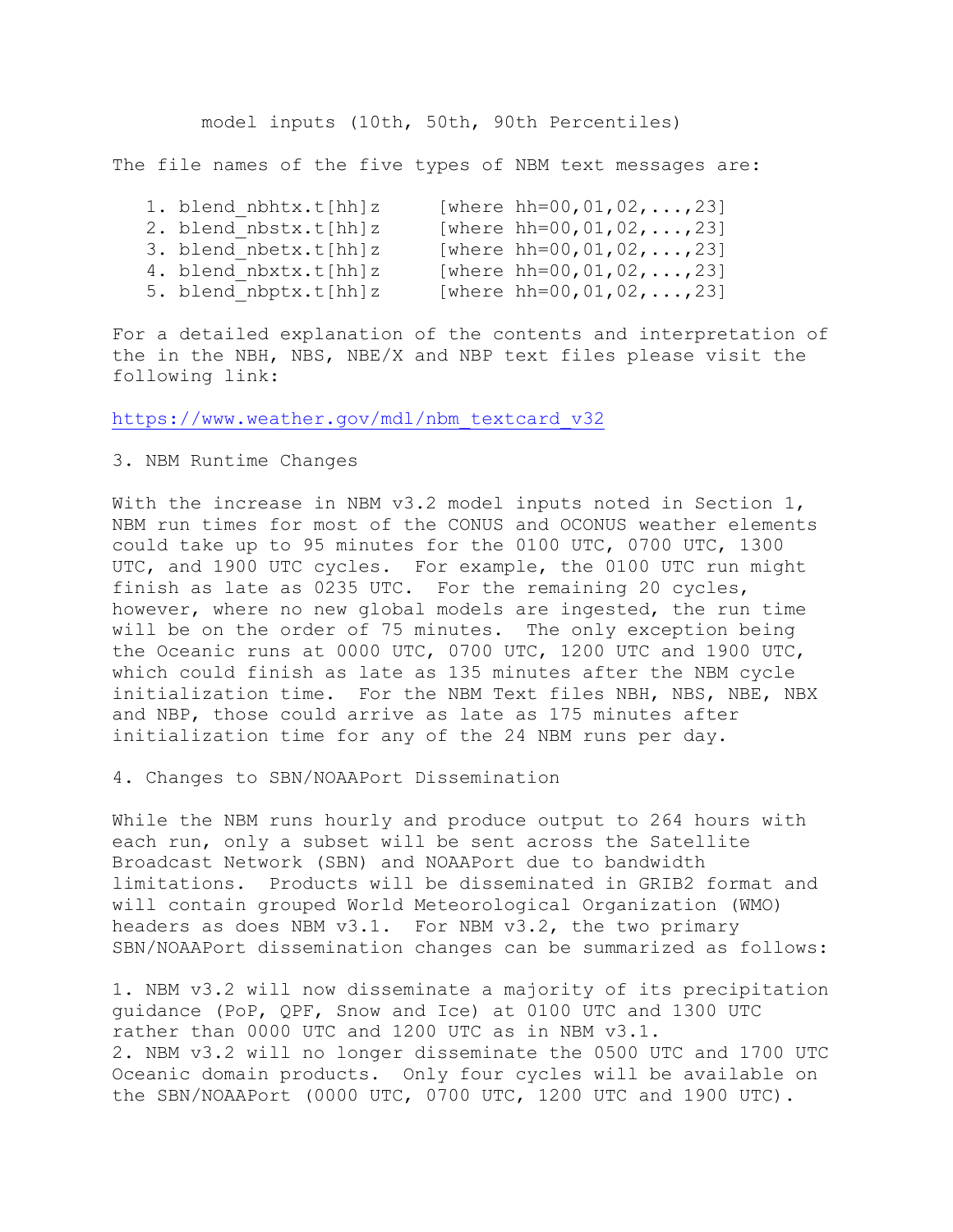To view a comprehensive list of NBM v3.2 weather elements delineated by NWS Service Programs that will be disseminated on the SBN/NOAAPort, please see the following link:

[NBM v3.2 comprehensive weather element list of products to be](https://www.weather.gov/media/mdl/nbm/NBM_V3.2_New_WX_Element_SBN_List.pdf)  [disseminated on the SBN/NOAAPort](https://www.weather.gov/media/mdl/nbm/NBM_V3.2_New_WX_Element_SBN_List.pdf)

Unique originating center IDs have been assigned to each geographic region. A listing of the originating center IDs is provided below.

List of originating center IDs (CCCC) for NBM products:

Three IDs are assigned to each geographic region to accommodate all weather elements (with the exception of Guam).

| Geographic Region |            |                  | Originating Center (CCCC) |  |
|-------------------|------------|------------------|---------------------------|--|
|                   |            |                  |                           |  |
| CONUS and Oceanic |            | KWEA, KWEB, KWEI |                           |  |
| Alaska            |            | KWEC, KWED, KWEJ |                           |  |
| Hawaii            |            | KWEE, KWEF, KWEK |                           |  |
| Puerto Rico       |            | KWEG, KWEH, KWEL |                           |  |
| Guam              | KWEM, KWEN |                  |                           |  |
|                   |            |                  |                           |  |

NBM text bulletin WMO header information for each of the five bulletins to be disseminated every hour on the SBN and FTPPRD is listed below.

WMO header information for NBM text products:

| WMO Header  | NBM Text Bulletin Description                  |  |
|-------------|------------------------------------------------|--|
|             |                                                |  |
| FOUS15 KWNO | Hourly bulletin $(1-24$ hours)                 |  |
| FOUS16 KWNO | Short-range bulletin (6-66 hours)              |  |
| FEUS16 KWNO | Extended bulletin (12-192 hours)               |  |
| FEUS17 KWNO | Extra-extended bulletin (204-264 hours)        |  |
| FEUS18 KWNO | Probabilistic extended bulletin (12-192 hours) |  |
|             |                                                |  |

NBM v3.2 SBN/NOAAPort Header Additions and Removals:

A detailed listing of NBM WMO headers (by sector) to be added over the SBN/NOAAPort can be found below:

[https://www.weather.gov/media/mdl/nbm/conus\\_headers\\_additions\\_sb](https://www.weather.gov/media/mdl/nbm/conus_headers_additions_sbn.pdf) [n.pdf](https://www.weather.gov/media/mdl/nbm/conus_headers_additions_sbn.pdf) https://www.weather.gov/media/mdl/nbm/alaska headers additions s [bn.pdf](https://www.weather.gov/media/mdl/nbm/alaska_headers_additions_sbn.pdf)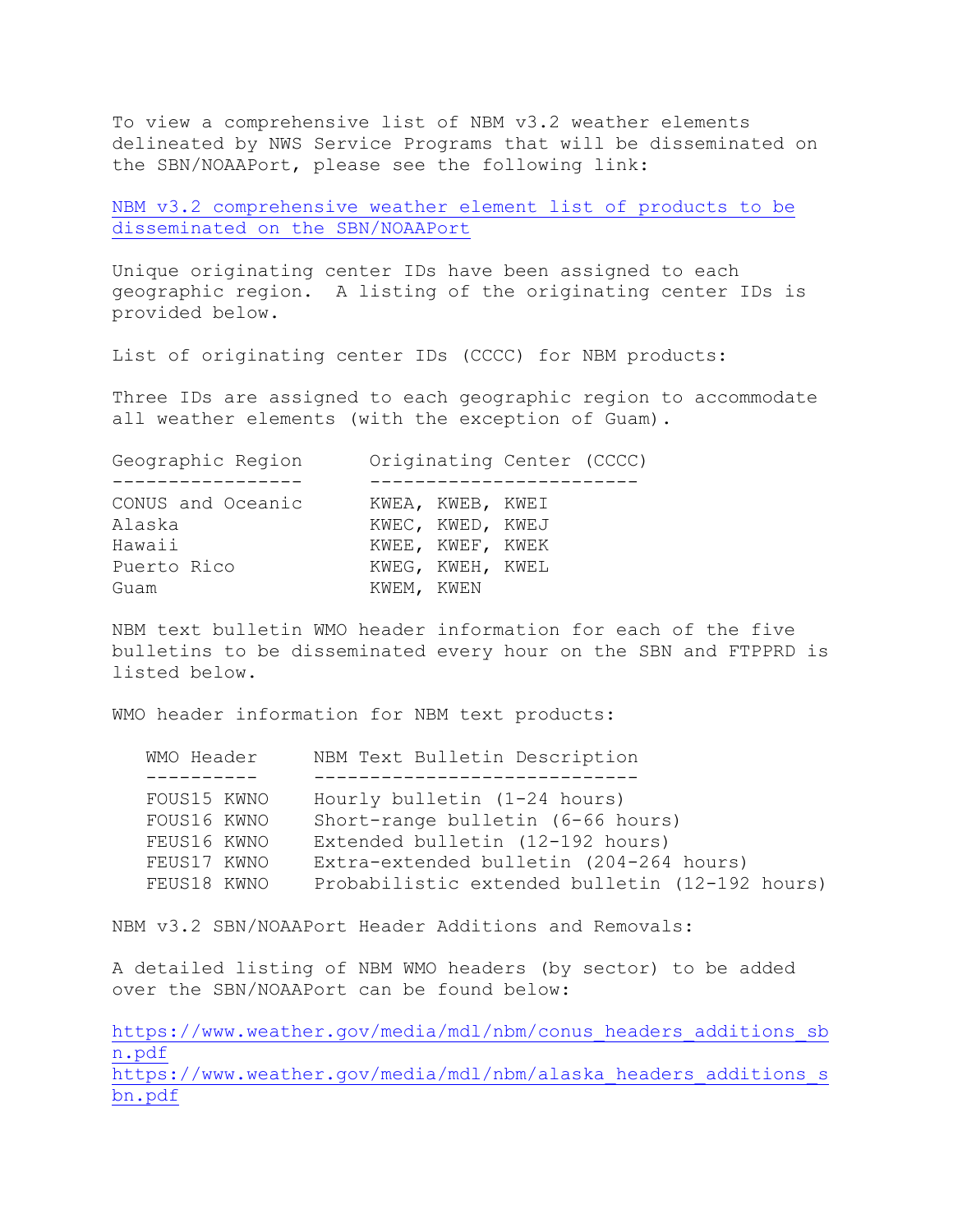https://www.weather.gov/media/mdl/nbm/hawaii headers additions s [bn.pdf](https://www.weather.gov/media/mdl/nbm/hawaii_headers_additions_sbn.pdf)

[https://www.weather.gov/media/mdl/nbm/pr\\_headers\\_additions\\_sbn.p](https://www.weather.gov/media/mdl/nbm/pr_headers_additions_sbn.pdf) [df](https://www.weather.gov/media/mdl/nbm/pr_headers_additions_sbn.pdf)

[https://www.weather.gov/media/mdl/nbm/guam\\_headers\\_additions\\_sbn](https://www.weather.gov/media/mdl/nbm/guam_headers_additions_sbn.pdf) [.pdf](https://www.weather.gov/media/mdl/nbm/guam_headers_additions_sbn.pdf)

https://www.weather.gov/media/mdl/nbm/oceanic\_headers\_additions [sbn.pdf](https://www.weather.gov/media/mdl/nbm/oceanic_headers_additions_sbn.pdf)

A detailed listing of NBM WMO headers (by sector) to be removed from the SBN/NOAAPort can be found below:

[https://www.weather.gov/media/mdl/nbm/conus\\_headers\\_removals\\_sbn](https://www.weather.gov/media/mdl/nbm/conus_headers_removals_sbn.pdf) [.pdf](https://www.weather.gov/media/mdl/nbm/conus_headers_removals_sbn.pdf)

[https://www.weather.gov/media/mdl/nbm/alaska\\_headers\\_removals\\_sb](https://www.weather.gov/media/mdl/nbm/alaska_headers_removals_sbn.pdf) [n.pdf](https://www.weather.gov/media/mdl/nbm/alaska_headers_removals_sbn.pdf)

https://www.weather.gov/media/mdl/nbm/hawaii headers removals sb [n.pdf](https://www.weather.gov/media/mdl/nbm/hawaii_headers_removals_sbn.pdf)

[https://www.weather.gov/media/mdl/nbm/pr\\_headers\\_removals\\_sbn.pd](https://www.weather.gov/media/mdl/nbm/pr_headers_removals_sbn.pdf) [f](https://www.weather.gov/media/mdl/nbm/pr_headers_removals_sbn.pdf)

[https://www.weather.gov/media/mdl/nbm/oceanic\\_headers\\_removals\\_s](https://www.weather.gov/media/mdl/nbm/oceanic_headers_removals_sbn.pdf) [bn.pdf](https://www.weather.gov/media/mdl/nbm/oceanic_headers_removals_sbn.pdf)

In order to keep the NBM v3.2 daily data file sizes at the same levels as NBM v3.1 which is currently in operations, some cycles will no longer be available on the SBN for the CONUS and AK. For the CONUS, this includes 0200 UTC, 0500 UTC, 0800 UTC, 1100 UTC, 1400 UTC, 1700 UTC, 2000 UTC and 2300 UTC. For AK, this includes 0200 UTC, 0800 UTC, 1100 UTC, 1400 UTC, 2000 UTC and 2300 UTC. As is currently the case, all 264 hours of all 24 daily runs will be available via the NOAA Operational Model Archive and Distribution System (NOMADS).

To view a comprehensive list of NBM v3.2 weather elements delineated by region and cycle time that will be disseminated on the SBN/NOAAPort, please see the following hyperlinks:

[https://www.weather.gov/media/mdl/nbm/NBM\\_v3.2\\_elements\\_on\\_sbn\\_b](https://www.weather.gov/media/mdl/nbm/NBM_v3.2_elements_on_sbn_by_cycle_conus.pdf) [y\\_cycle\\_conus.pdf](https://www.weather.gov/media/mdl/nbm/NBM_v3.2_elements_on_sbn_by_cycle_conus.pdf) [https://www.weather.gov/media/mdl/nbm/NBM\\_v3.2\\_elements\\_on\\_sbn\\_b](https://www.weather.gov/media/mdl/nbm/NBM_v3.2_elements_on_sbn_by_cycle_alaska.pdf) [y\\_cycle\\_alaska.pdf](https://www.weather.gov/media/mdl/nbm/NBM_v3.2_elements_on_sbn_by_cycle_alaska.pdf) [https://www.weather.gov/media/mdl/nbm/NBM\\_v3.2\\_elements\\_on\\_sbn\\_b](https://www.weather.gov/media/mdl/nbm/NBM_v3.2_elements_on_sbn_by_cycle_hawaii.pdf) [y\\_cycle\\_hawaii.pdf](https://www.weather.gov/media/mdl/nbm/NBM_v3.2_elements_on_sbn_by_cycle_hawaii.pdf) [https://www.weather.gov/media/mdl/nbm/NBM\\_v3.2\\_elements\\_on\\_sbn\\_b](https://www.weather.gov/media/mdl/nbm/NBM_v3.2_elements_on_sbn_by_cycle_puerto_rico.pdf) [y\\_cycle\\_puerto\\_rico.pdf](https://www.weather.gov/media/mdl/nbm/NBM_v3.2_elements_on_sbn_by_cycle_puerto_rico.pdf) [https://www.weather.gov/media/mdl/nbm/NBM\\_v3.2\\_elements\\_on\\_sbn\\_b](https://www.weather.gov/media/mdl/nbm/NBM_v3.2_elements_on_sbn_by_cycle_guam.pdf) [y\\_cycle\\_guam.pdf](https://www.weather.gov/media/mdl/nbm/NBM_v3.2_elements_on_sbn_by_cycle_guam.pdf)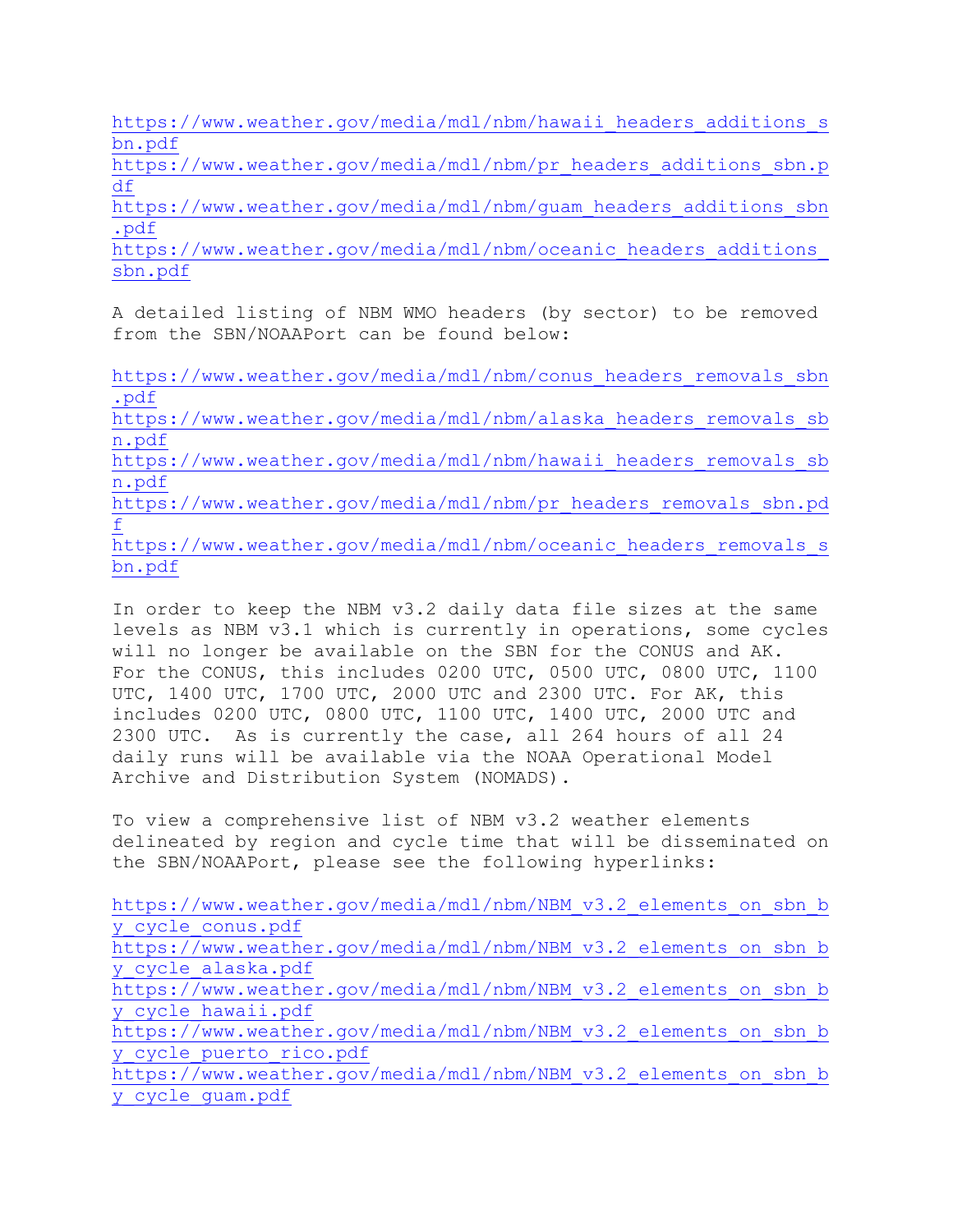[https://www.weather.gov/media/mdl/nbm/NBM\\_v3.2\\_elements\\_on\\_sbn\\_b](https://www.weather.gov/media/mdl/nbm/NBM_v3.2_elements_on_sbn_by_cycle_oceanic.pdf) [y\\_cycle\\_oceanic.pdf](https://www.weather.gov/media/mdl/nbm/NBM_v3.2_elements_on_sbn_by_cycle_oceanic.pdf)

A. Gridded Binary version 2 (GRIB2) SBN/NOAAPort output:

NBM v3.2 GRIB2 header identifiers delineated by weather element and region can be found here:

[https://www.weather.gov/media/mdl/nbm/NBM%20v3.2%20Header%20Docu](https://www.weather.gov/media/mdl/nbm/NBM%20v3.2%20Header%20Document.pdf) [ment.pdf](https://www.weather.gov/media/mdl/nbm/NBM%20v3.2%20Header%20Document.pdf)

B. Text Bulletin Additions to SBN/NOAAPort:

NBM v3.2 probabilistic guidance (NBP) discussed in this Section will also be hosted on the SBN/NOAAPort as part of the NBH, NBS, NBE, and NBX suite of products. This station-based guidance covers 12-hour periods for projections 24-192 hours and has a very similar format to the NBM v3.1 deterministic NBM extended ASCII text bulletins.

Header information for the probabilistic and deterministic text bulletin files can be found at:

[https://www.weather.gov/media/mdl/nbm/NBM%20V3.2%20Text%20Produc](https://www.weather.gov/media/mdl/nbm/NBM%20V3.2%20Text%20Product%20WMO%20Header%20Scheme.pdf) [t%20WMO%20Header%20Scheme.pdf](https://www.weather.gov/media/mdl/nbm/NBM%20V3.2%20Text%20Product%20WMO%20Header%20Scheme.pdf)

5. TGFTP/NDGD NBM Data Removal

On implementation day, all NBM products will no longer be hosted on TGFTP/NDGD. Specifically, the following directories will no longer be populated with NMB data:

[ftp://tgftp.nws.noaa.gov/SL.us008001/ST.expr/DF.gr2/DC.ndgd/GT.b](ftp://tgftp.nws.noaa.gov/SL.us008001/ST.expr/DF.gr2/DC.ndgd/GT.blend/AR.conus/) [lend/AR.conus/](ftp://tgftp.nws.noaa.gov/SL.us008001/ST.expr/DF.gr2/DC.ndgd/GT.blend/AR.conus/) (CONUS) [ftp://tgftp.nws.noaa.gov/SL.us008001/ST.expr/DF.gr2/DC.ndgd/GT.b](ftp://tgftp.nws.noaa.gov/SL.us008001/ST.expr/DF.gr2/DC.ndgd/GT.blend/AR.alaska/) [lend/AR.alaska/](ftp://tgftp.nws.noaa.gov/SL.us008001/ST.expr/DF.gr2/DC.ndgd/GT.blend/AR.alaska/) (Alaska) [ftp://tgftp.nws.noaa.gov/SL.us008001/ST.expr/DF.gr2/DC.ndgd/GT.b](ftp://tgftp.nws.noaa.gov/SL.us008001/ST.expr/DF.gr2/DC.ndgd/GT.blend/AR.hawaii/) [lend/AR.hawaii/](ftp://tgftp.nws.noaa.gov/SL.us008001/ST.expr/DF.gr2/DC.ndgd/GT.blend/AR.hawaii/) (Hawaii) [ftp://tgftp.nws.noaa.gov/SL.us008001/ST.expr/DF.gr2/DC.ndgd/GT.b](ftp://tgftp.nws.noaa.gov/SL.us008001/ST.expr/DF.gr2/DC.ndgd/GT.blend/AR.puertori/) [lend/AR.puertori/](ftp://tgftp.nws.noaa.gov/SL.us008001/ST.expr/DF.gr2/DC.ndgd/GT.blend/AR.puertori/) (Puerto Rico) [ftp://tgftp.nws.noaa.gov/SL.us008001/ST.expr/DF.gr2/DC.ndgd/GT.b](ftp://tgftp.nws.noaa.gov/SL.us008001/ST.expr/DF.gr2/DC.ndgd/GT.blend/AR.oceanic/) [lend/AR.oceanic/](ftp://tgftp.nws.noaa.gov/SL.us008001/ST.expr/DF.gr2/DC.ndgd/GT.blend/AR.oceanic/) (Oceanic)

For a comprehensive list of all Headers that will be removed with the implementation of NBM v3.2, please visit the following hyperlinks: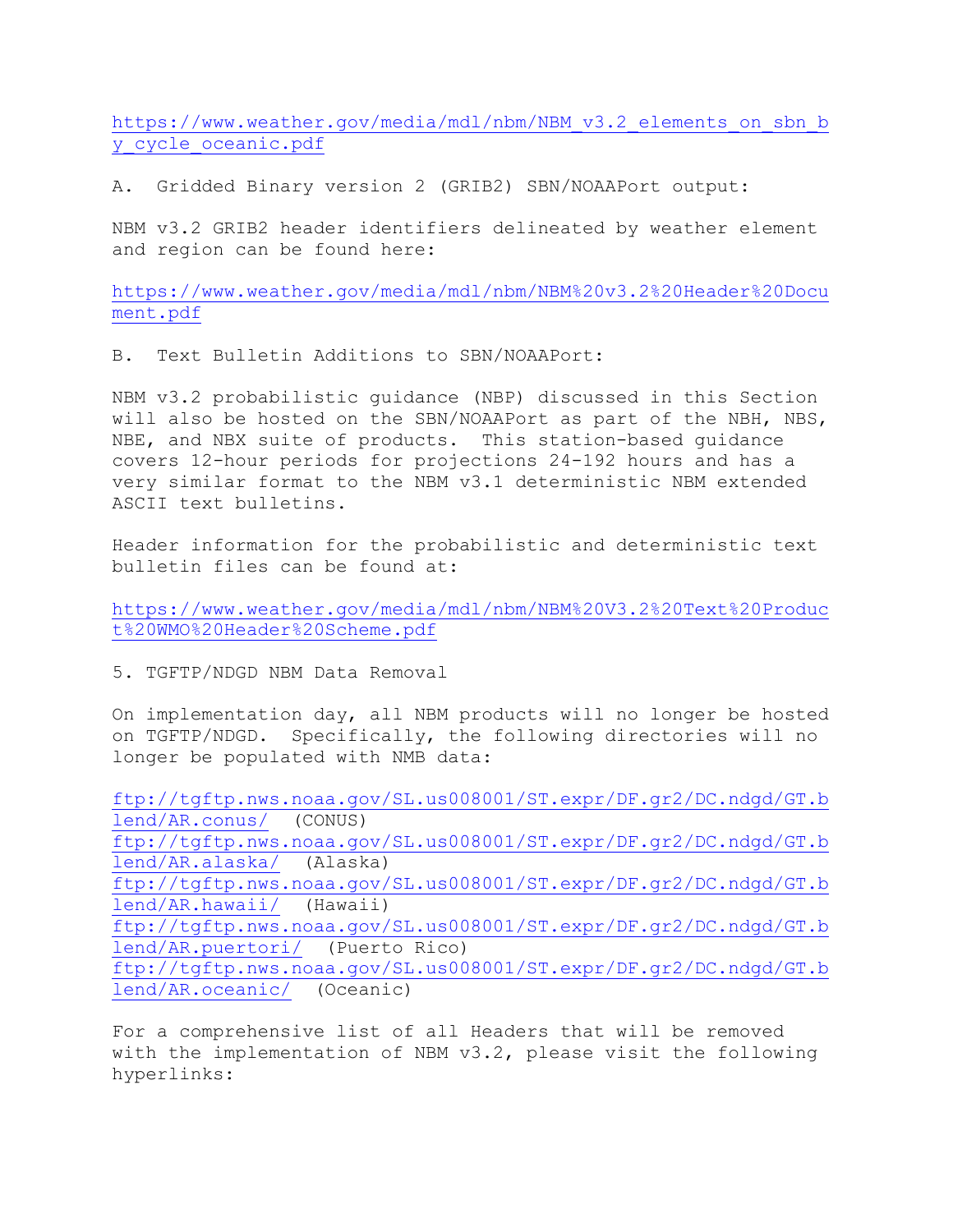[https://www.weather.gov/media/mdl/nbm/16398-tgftp\\_headers\\_conus-](https://www.weather.gov/media/mdl/nbm/16398-tgftp_headers_conus-Approved.pdf)[Approved.pdf](https://www.weather.gov/media/mdl/nbm/16398-tgftp_headers_conus-Approved.pdf) [https://www.weather.gov/media/mdl/nbm/16398](https://www.weather.gov/media/mdl/nbm/16398-tgftp_headers_alaska-Approved.pdf) [tgftp\\_headers\\_alaska-Approved.pdf](https://www.weather.gov/media/mdl/nbm/16398-tgftp_headers_alaska-Approved.pdf) [https://www.weather.gov/media/mdl/nbm/16398](https://www.weather.gov/media/mdl/nbm/16398-tgftp_headers_hawaii-Approved.pdf) [tgftp\\_headers\\_hawaii-Approved.pdf](https://www.weather.gov/media/mdl/nbm/16398-tgftp_headers_hawaii-Approved.pdf) [TGFTP/NDGD](https://www.weather.gov/media/mdl/nbm/16398-tgftp_headers_hawaii-Approved.pdf) [https://www.weather.gov/media/mdl/nbm/16398-tgftp\\_headers\\_pr-](https://www.weather.gov/media/mdl/nbm/16398-tgftp_headers_pr-Approved.pdf)[Approved.pdf](https://www.weather.gov/media/mdl/nbm/16398-tgftp_headers_pr-Approved.pdf) [https://www.weather.gov/media/mdl/nbm/16398](https://www.weather.gov/media/mdl/nbm/16398-tgftp_headers_oceanic-Approved.pdf) [tgftp\\_headers\\_oceanic-Approved.pdf](https://www.weather.gov/media/mdl/nbm/16398-tgftp_headers_oceanic-Approved.pdf)

6. Changes to NCEP Web Dissemination

On implementation day, NBM master GRIB2 output and NBM text messages for all cycles will be made available on NCEP web services sites. These will contain all elements and projections the NBM produces. Please follow any one of the three hyperlinks below for this data:

<http://nomads.ncep.noaa.gov/pub/data/nccf/com/blend/prod/> <ftp://ftpprd.ncep.noaa.gov/pub/data/nccf/com/blend/prod/> <ftp://ftp.ncep.noaa.gov/pub/data/nccf/com/blend/prod/>

The following GRIB2 files for the Oceanic domain will be discontinued on NCEP web services:

blend.\${cycle}.gust\_cdf-50p.oc.grib2 blend.\${cycle}.mlsp\_cdf-[10,50,90]p.oc.grib2 blend.\${cycle}.temp\_cdf-50p.oc.grib2 blend.\${cycle}.vis\_cdf-50p.oc.grib2 blend.\${cycle}.wspd10\_cdf-[10,25,50,75,90]p.oc.grib2 blend.\${cycle}.wspd30\_cdf-50p.oc.grib2 blend.\${cycle}.wspd80\_cdf-50p.oc.grib2 blend.\${cycle}.wdir.oc.grib2 blend.\${cycle}.sigwv.ext.oc.grib2

These will be replaced with the following Master GRIB2 file:

blend.\${cycle}.master.f\${HHH}.oc.grib2

Approximately one month prior to implementation, users may find parallel NBM data for download:

<http://para.nomads.ncep.noaa.gov/pub/data/nccf/noaaport/blend/> <http://para.nomads.ncep.noaa.gov/pub/data/nccf/com/blend/para/> [https://sats.nws.noaa.gov/~nbm/nbm\\_text](https://sats.nws.noaa.gov/%7Enbm/nbm_text)